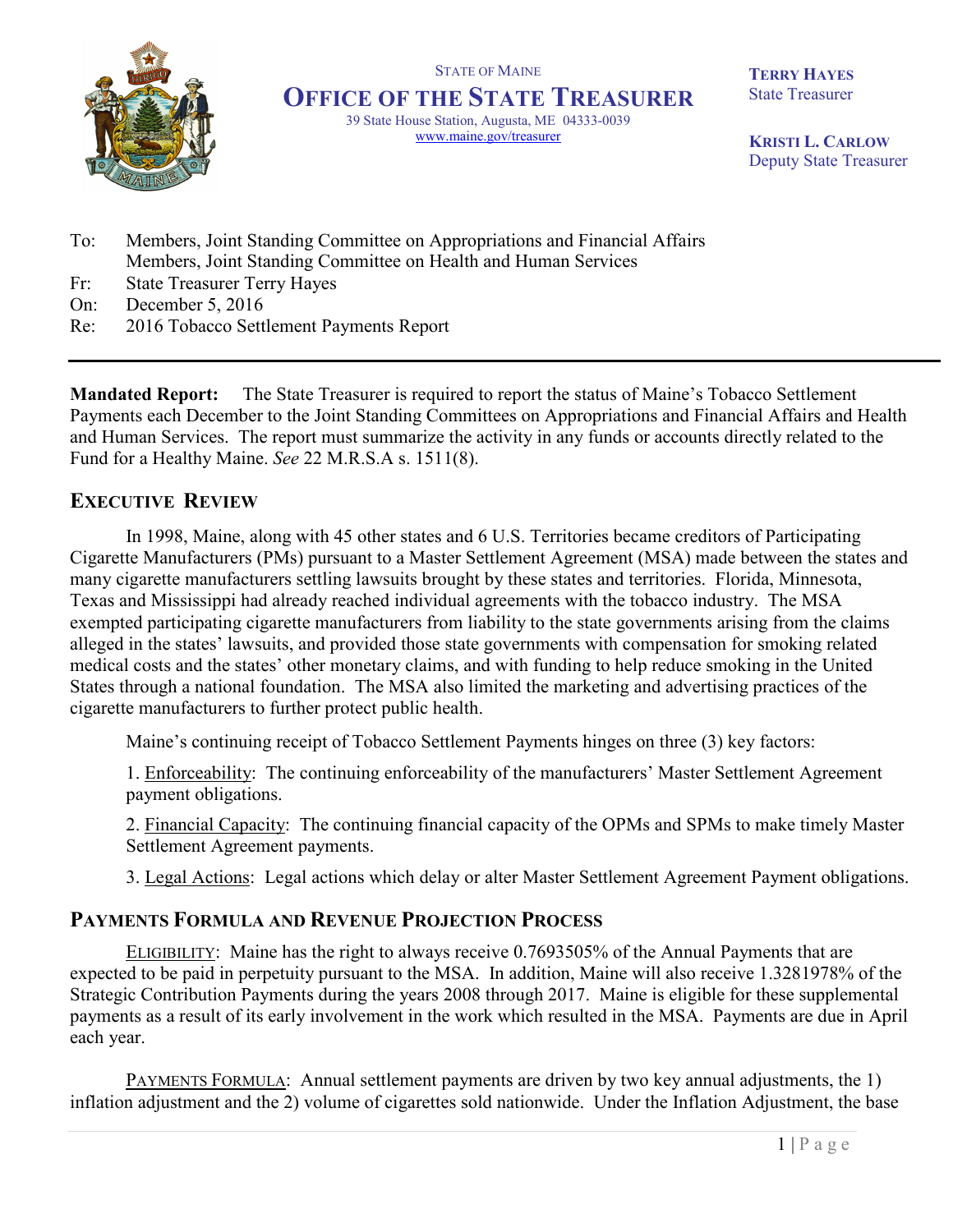annual payments will increase annually by the greatest of 3% or CPI, (Consumer Price Index). Under the Volume Adjustment, the MSA tobacco payments due from the manufacturers are either reduced or increased depending on whether the Original Participating Manufacturers' national sales volumes for a given sales year are less than or greater than, respectively, the national cigarette sales volumes for 1997. Maine's Tobacco Settlement Payments are directly related to the shipments of cigarettes nationwide, without regard to increases or decreases in Maine cigarette sales.

REVENUE PROJECTION PROCESS: The Treasurer's Office organizes a meeting of the Maine Attorney General's Office, the State Budget Office and the Legislature's Office of Fiscal and Program Review in advance of the Spring Revenue Forecasting Committee meeting in order to reach consensus on the revenue forecast. That meeting agenda includes a review of an econometric model available from the National Association of Attorneys General that projects domestic consumption of cigarettes. Each meeting also discusses the likely impacts on Maine's payments stream of any disputes pending under the MSA. These disputes, and the timing and direction of their outcomes, present significant volatility to the revenue stream projection process.

Under the MSA, a participating tobacco company may be entitled to a reduction in its annual payment obligation for the Non-participating Manufacturer Adjustment if two (2) things are determined in its favor: First, an economic firm determines that the disadvantages imposed upon it by the MSA were a significant contributing factor in its loss of market share to non-participating manufacturers (NPMs), and; Second, recovery of this NPM Adjustment amount from an individual state is dependent on a) whether the state had a qualifying statute governing NPM escrow deposits in place during the relevant sales year and b) whether the individual state diligently enforced that qualifying statute.

Once the PMs dispute the calculated amount they owe by claiming entitlement to the NPM Adjustment, they have three options under the MSA. They may pay the contested amount to the State anyway, as Phillip Morris did for sales years 2003-2009, or the PM may place the amount in a disputed payment account, which R.J. Reynolds did for sales years 2003-2010 (excepting sales year 2006, for which it withheld the NPM Adjustment amount), and which Phillip Morris did for the first time with its April 2011 payment. To date R.J. Reynolds has escrowed more than \$2.1 billion into the disputed payments account for the NPM Adjustment for those sales years. Finally, the PMs may simply withhold the entire amount they dispute from their annual payments, and many PMs have done this.

Beginning in sales year 2003 (and expected for every sales year thereafter), the PMs have claimed that they are entitled to an NPM Adjustment, which would result in a decrease in the amount the PMs owe under the MSA for any year in which the PMs' argument succeeds. The 2003 NPM Adjustment dispute as it pertains to Maine went to a final arbitration hearing in September 2012, and on September 11, 2013 the Panel issued its ruling finding in Maine's favor. Specifically, the Panel found that Maine diligently enforced its qualifying statute during sales year 2003 and that Maine's payment is thus not subject to the NPM Adjustment for that year. As a result of that favorable decision, the State determined that it was entitled to an additional payment of \$5,569,153. The State's 2014 payment included these additional funds, as well as a potential overpayment as calculated by the Independent Auditor, PwC. PwC is continuing to work with the States and the PMs in an effort to identify and correct any errors. It is not known when PwC will finalize its work. If errors are identified, PwC may make adjustments to States' payments in future years.

The 2004 NPM Adjustment dispute is in arbitration now and likely will go to hearing sometime in late 2017. The Office of the Attorney General expects no developments in that proceeding that will affect the State's April 2017 payment.